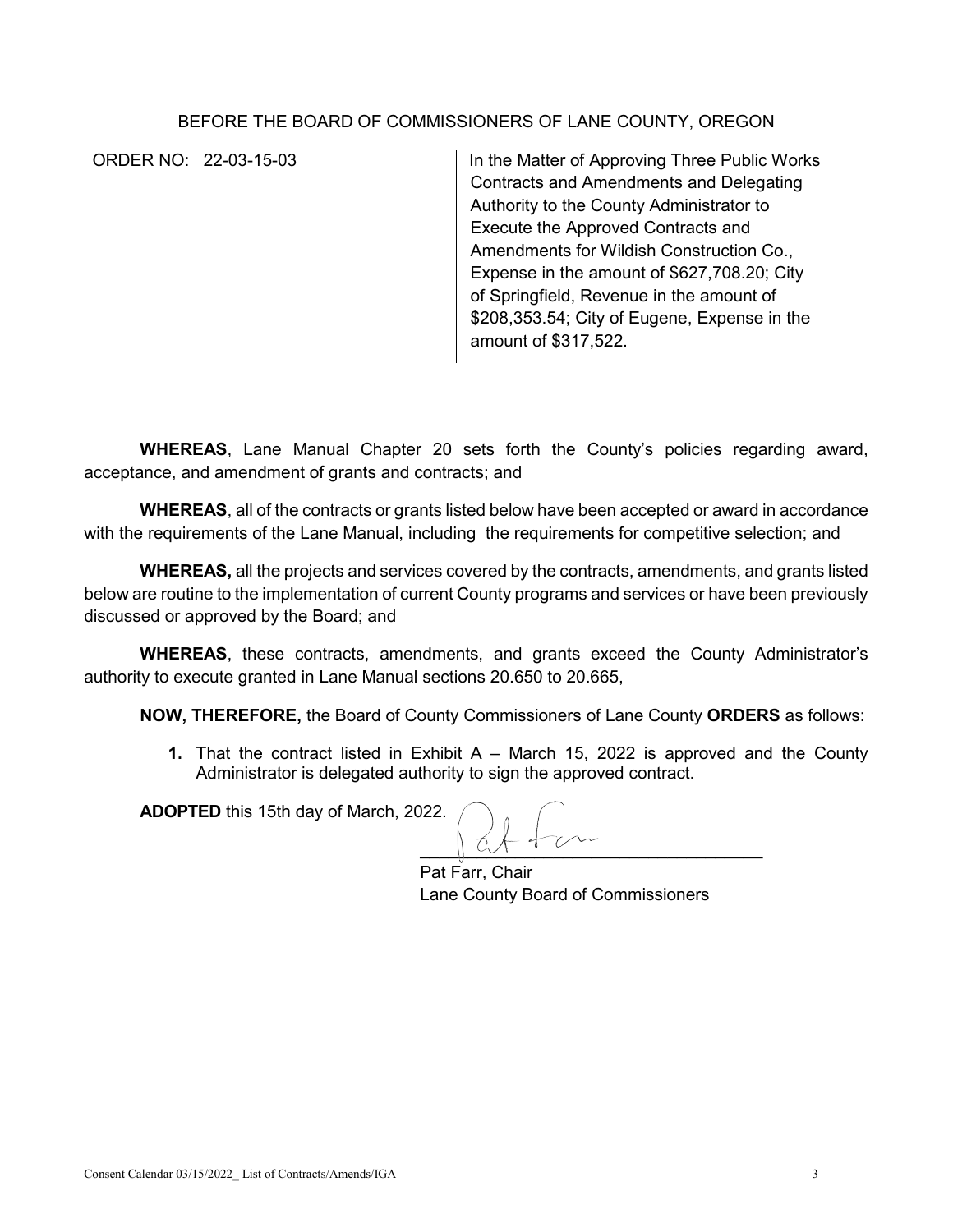## **PUBLIC WORKS**

| <b>Original contract title</b>                   | 2022 Bridge Approach Repairs (Crow Rd and Seavey Way)                                                                                                                                                            |
|--------------------------------------------------|------------------------------------------------------------------------------------------------------------------------------------------------------------------------------------------------------------------|
| Contractor/other party<br>New or amendment       | <b>Wildish Construction Co.</b><br><b>New</b>                                                                                                                                                                    |
| Description                                      | Contractor will repair three bridge approaches by removing asphalt and<br>installing impact panels on both sides of bridges; expense is \$627,708.20;<br>term is upon execution through 06/30/2022.              |
| Amount                                           | \$627,708.20                                                                                                                                                                                                     |
| Expense or revenue                               | <b>Expense</b>                                                                                                                                                                                                   |
| Term of agreement                                | Term is upon execution through 06/30/2022.                                                                                                                                                                       |
| Previous board orders<br>Implications for policy | N/A<br>None                                                                                                                                                                                                      |
| Board goals                                      | Strategic Priority 3 - Focus on strategic infrastructure maintenance and                                                                                                                                         |
|                                                  | investments that have the highest return for safety, vibrant communities,                                                                                                                                        |
|                                                  | and long term environmental benefits.                                                                                                                                                                            |
| Health implications                              | None                                                                                                                                                                                                             |
| <b>Original contract title</b>                   | 2022 Lane County Slurry Seal                                                                                                                                                                                     |
| Contractor/other party                           | City of Springfield                                                                                                                                                                                              |
| New or amendment                                 | <b>New</b>                                                                                                                                                                                                       |
| Description                                      | County to include Springfield streets/roads in 2022 slurry seal project; city<br>to reimburse County estimated \$208,353.54 for its portion of construction<br>costs; term is upon execution through 10/31/2022. |
| Amount                                           | \$208,353.54                                                                                                                                                                                                     |
| Expense or revenue                               | Revenue                                                                                                                                                                                                          |
| Term of agreement                                | Term is upon execution through 10/31/2022.                                                                                                                                                                       |
| Previous board orders<br>Implications for policy | N/A<br>None                                                                                                                                                                                                      |
| Board goals                                      | Strategic Priority 3 - Focus on strategic infrastructure maintenance and                                                                                                                                         |
|                                                  | investments that have the highest return for safety, vibrant communities,<br>and long term environmental benefits.                                                                                               |
| Health implications                              | None                                                                                                                                                                                                             |